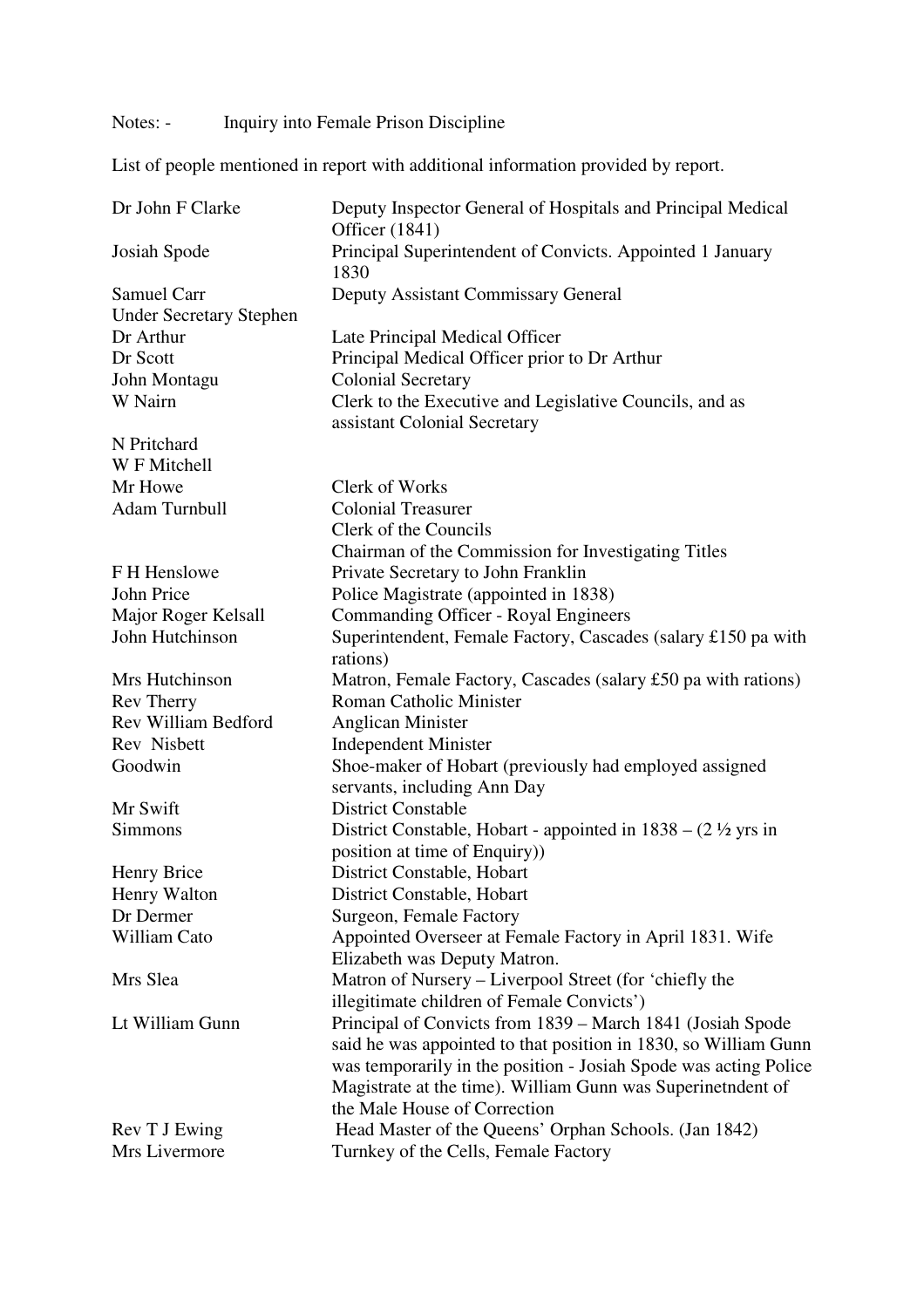| Charles Littlehouse (Littler) | Gatekeeper of Female House of Correction at Launceston        |  |
|-------------------------------|---------------------------------------------------------------|--|
|                               | (Salary £40 pa with rations)                                  |  |
| Mrs Littlehouse (Littler)     | Sub-matron of same (Salary £20 pa with rations)               |  |
| <b>Robert Pearson</b>         | Superintendent of Female House of Correction at Launceston    |  |
|                               | (Salary £100 pa with rations) since 1839.                     |  |
| Mrs Pearson                   | Matron of same. (Salary £25 pa with rations) NB in Launceston |  |
|                               | the pregnant women, their children and other nursing children |  |
|                               | held in same institution.                                     |  |
| Peter Green                   | Hairdresser, Wellington Street                                |  |
| Steven(Stephen) Bumstead      | Launceston                                                    |  |
| Mrs Benson                    | Nurse, Launceston Female Factory                              |  |
| William Peel                  | District Constable, Northern Tasmania                         |  |
| Mr Hall                       | Port Sorell, had assigned servants                            |  |
| G Geoland                     | J.P.                                                          |  |
| J Simmonds                    | J.P.                                                          |  |
| John Hampton                  | Comptroller-General of Convicts                               |  |
| W H Bicton                    | Police Magistrate, Launceston                                 |  |
| P A Mulgrave                  | J.P.                                                          |  |
| Capt A Gardiner               | ASC (Assistant Superintendant of Convicts?)                   |  |
| James Thomson                 | Magistrate?                                                   |  |
| Mr Morgan                     | ? Chief Constable                                             |  |

Female convicts mentioned in Enquiry Cascades Female Factory, Hobart (Ship names as per report)

| Ann Day                   | Assigned convict                                                |
|---------------------------|-----------------------------------------------------------------|
| Grace Heinbury            | Atwick                                                          |
| Mary Devereux             | Mary                                                            |
| Ellen Arnold              | Sydney                                                          |
| Elizabeth Armstrong       | Platiner                                                        |
| <b>Frances Hutchinson</b> | Majestic                                                        |
| Eliza Smith               | Atwick                                                          |
| Maria Turner              |                                                                 |
| Mary Kirk                 | Arrived free but convicted to 2 yrs imprisonment & hard labour, |
|                           | 1840. Appointed Turnkey in Launceston Female Factory, July      |
|                           | 1841                                                            |
| Mary Haigh                | Arab                                                            |
| Mary Newall               |                                                                 |
| Ann Fisher                |                                                                 |
| Ann McKenna               | Mexboro                                                         |
| Catharine Jane Downey     | Mexboro                                                         |
| Jane Charlton             | Mexboro                                                         |
| Mary Smith                | Mexboro                                                         |
| Mary Rafter               | Mexboro                                                         |
| Mary Ann Roberts          | Henderson                                                       |
| Elizabeth Thomas          | Henderson                                                       |
| Ann (Mary) Cunningham     | Mary Anne                                                       |
| Mary Matthews             | Mary Anne                                                       |